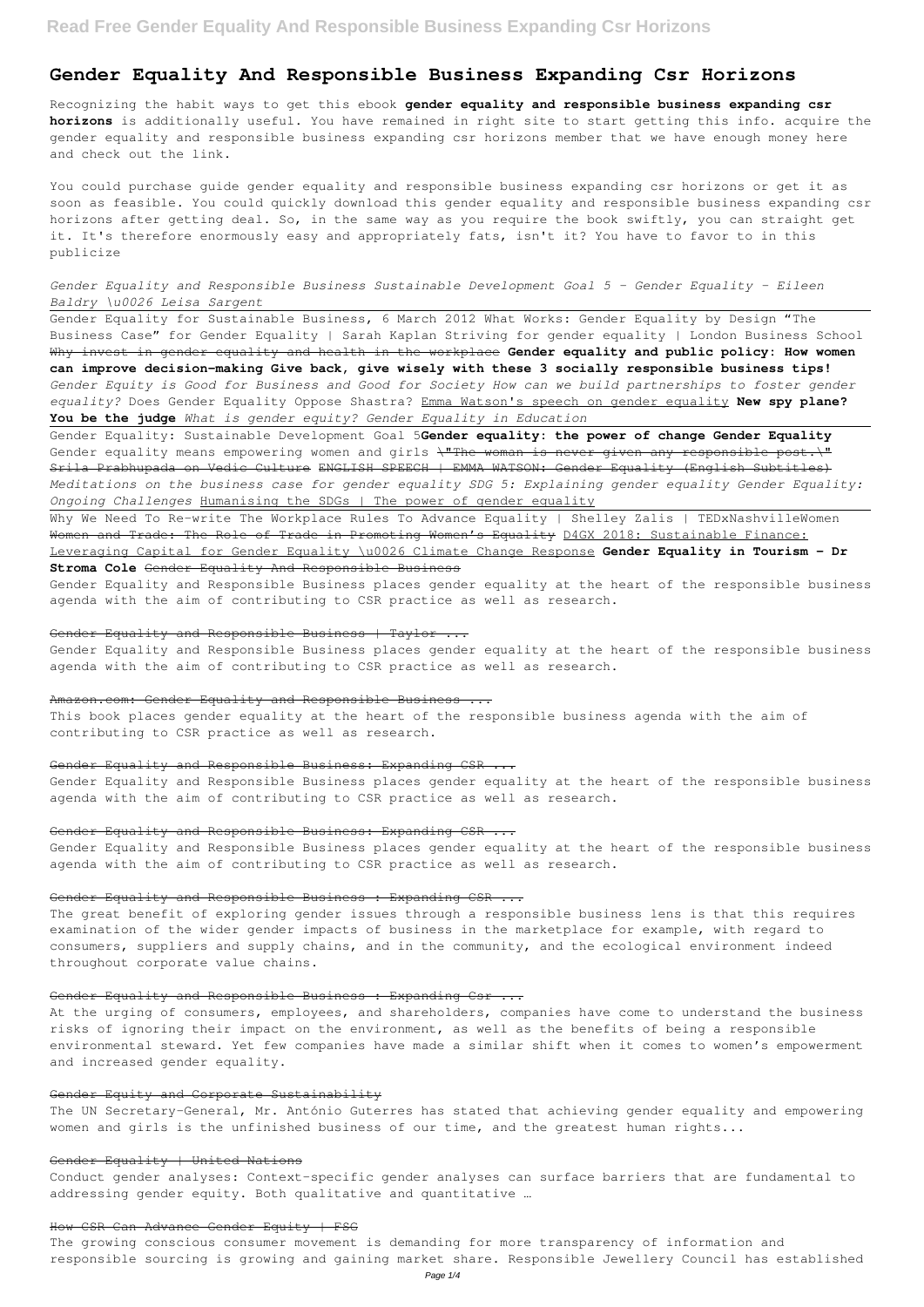a range of approaches to promote and advance women empowerment with its members. Let's drive change, champion gender equality and empower women.

# Gender Equality in Action • Responsible Jewellery Council

Apart from raising awareness of basic human and labour rights and relevant ILO conventions (such as C100 on equal Remuneration and C190) among employers and employees, we demonstrate how SRHR and gender equality issues such as maternal health, access to contraceptives, right to parental leave, and prevention of gender-based violence are critical to business operations and employee retention. This approach fosters a greater understanding of the business relevance of gender-sensitive policies ...

## Why women's right to health and gender equality should be

The commercial imperative for realising women's potential in the workplace is clear: gender equality enhances employee engagement, boosts productivity, meets the diverse needs of customers and suppliers, and improves brand reputation.

### Gender Business in the Community

Outside our firm, we take an active role globally in the 30% Club, a group of business leaders committed to achieving better gender balance at all levels of commerce. Launched in November 2018, the EDGE Commitment has been developed by our Women's Network in London in collaboration with colleagues across the firm, and aims to promote gender ...

Learn more about some of the socially responsible investments that encourage gender empowerment. If you are looking to invest in companies that promote gender equality and diversity, the creation ...

Gender Equality and Business A masterclass on gender equality and why it matters to companies in partnership with Business Call to Action and Oxfam. The session aims to build a common understanding among participants, cover the implications of gender inequality for companies and workers, and look at the business case for addressing them.

### Gender Equality and Business | BCtA

#### Gender | Freshfields Bruckhaus Deringer

Business for Gender Equality 2020 is an interactive virtual forum designed to showcase outstanding action, help break barriers, and fast-forward gender equality progress in the Canadian private sector.. Global Compact Network Canada (GCNC) will be hosting this collective experience to mark the culmination of GCNC's 3-year project, Gender Equality Leadership in the Canadian Private Sector.

# Business for Gender Equality – Global Compact Network Canada

### Socially Responsible Investment for Gender Empowerment

Gender equality is not only a fundamental human right, but a necessary foundation for a peaceful, prosperous and sustainable world. There has been progress over the last decades: More girls are ...

Gender Equality and Responsible Business places gender equality at the heart of the responsible business agenda with the aim of contributing to CSR practice as well as research. Discussion about gender issues in the field of corporate responsibility has focused on workplace issues and corporate boards, which are important areas of work. However, the great benefit of exploring gender issues through a responsible business lens is that this requires us to also examine the wider gender impacts of business in the marketplace – for example, with regard to suppliers, supply chains, and consumers, and with respect to the communities where business operates, and the wider ecological environment – indeed throughout corporate value chains.Through contributions from practitioners in business and civil society, as well as academia, this book broadens the agenda, opening the field to new voices, and facilitates dialogue among and between practitioners and researchers. Contributions within the edited collection elucidate current practice, bring new perspectives, and help us to expand the field of responsible business with regard to gender equality, and beyond.

This book examines key issues in gender equality and corporate social responsibility in Japan. Legal compliance, the business case and social regulation are examined as driving factors for enhancing gender equality in corporations. In turn, case studies from various contexts, such as the hotel industry, retail and financial services companies add practical insights to the theoretical debate. The role of governments, NGOs and supranational organizations is examined as well. Given its scope, the book will appeal to undergraduate and graduate students, scholars, policymakers and practitioners interested in advancing the gender, CSR and sustainability debates.

The problems related to the process of industrialisation such as biodiversity depletion, climate change and a worsening of health and living conditions, especially but not only in developing countries, intensify. Therefore, there is an increasing need to search for integrated solutions to make development more sustainable. The United Nations has acknowledged the problem and approved the "2030 Agenda for Sustainable Development". On 1st January 2016, the 17 Sustainable Development Goals (SDGs) of the Agenda officially came into force. These goals cover the three dimensions of sustainable development: economic growth, social inclusion and environmental protection. The Encyclopedia of the UN Sustainable Development Goals comprehensively addresses the SDGs in an integrated way. It encompasses 17 volumes, each devoted to one of the 17 SDGs. This volume addresses SDG 5, namely "Achieve gender equality and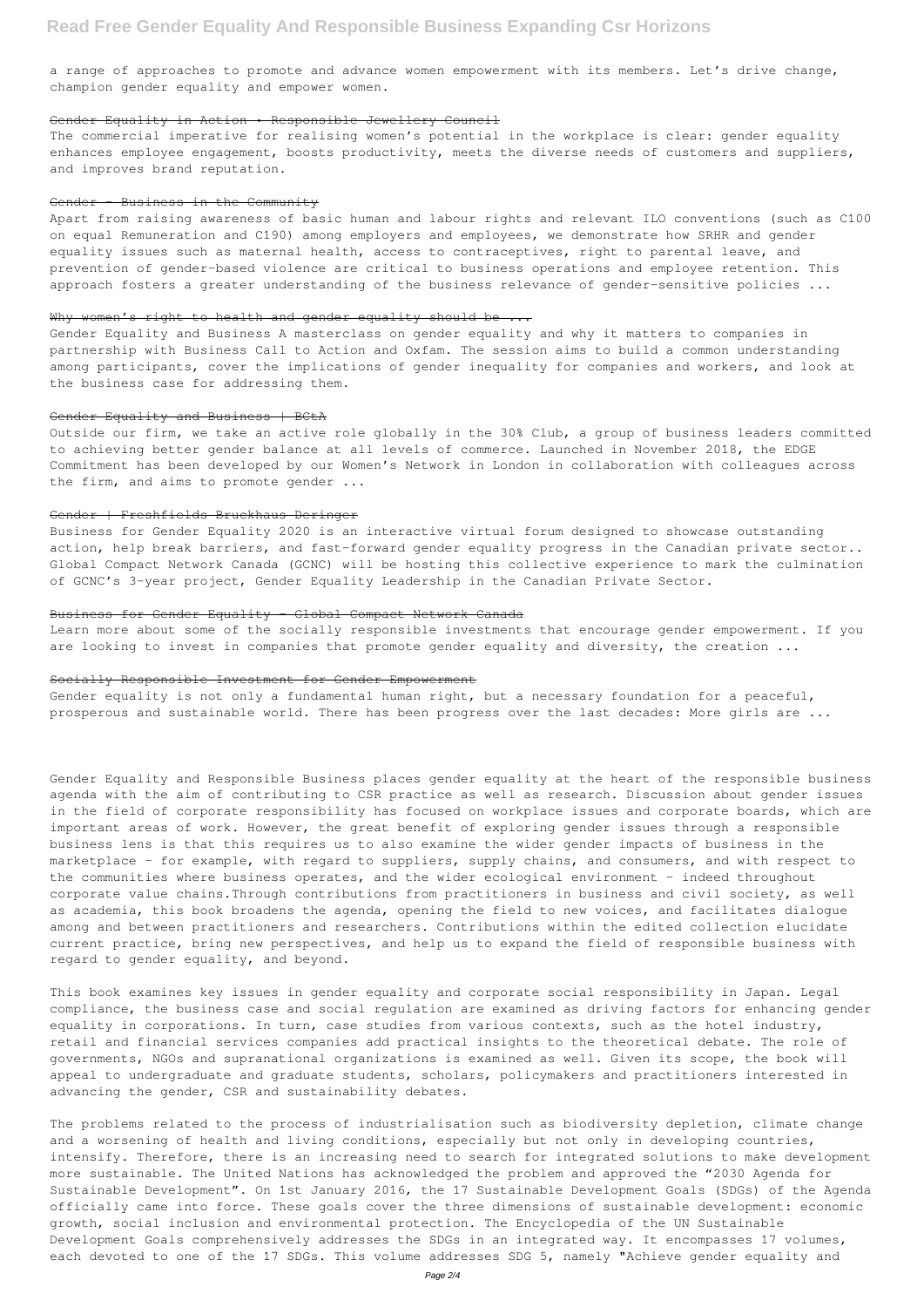# **Read Free Gender Equality And Responsible Business Expanding Csr Horizons**

empower all women and girls" and contains the description of a range of terms, which allows a better understanding and fosters knowledge. This SDG is considered by many as a pivotal goal since the significant role of women in achieving sustainable development has always been acknowledged in several official UN declarations. Yet gender disparity is still rampant under various guises in various countries. Women's rights need to be strongly safeguarded through legislation to ensure equal opportunities. Concretely, the defined targets are: End all forms of discrimination against all women and girls everywhere Eliminate all forms of violence against all women and girls in the public and private spheres, including trafficking and sexual and other types of exploitation Eliminate all harmful practices, such as child, early and forced marriage and female genital mutilation Recognize and value unpaid care and domestic work through the provision of public services, infrastructure and social protection policies and the promotion of shared responsibility within the household and the family as nationally appropriate Ensure women's full and effective participation and equal opportunities for leadership at all levels of decision-making in political, economic and public life Ensure universal access to sexual and reproductive health and reproductive rights as agreed in accordance with the Programme of Action of the International Conference on Population and Development and the Beijing Platform for Action and the outcome documents of their review conferences Undertake reforms to give women equal rights to economic resources, as well as access to ownership and control over land and other forms of property, financial services, inheritance and natural resources, in accordance with national laws Enhance the use of enabling technology, in particular information and communications technology, to promote the empowerment of women Adopt and strengthen sound policies and enforceable legislation for the promotion of gender equality and the empowerment of all women and girls at all levels Editorial Board Katarzyna Cichos, Vijaya Deshmukh, Melissa Haeffner, Sandra Hopkins, Tamara Hunt, Nerise Johnson, Chhabi Kumar, Julia Mambo, Anagha Paul, Andréia Faraoni Freitas Setti, Tony Wall

Gender equality is a moral and a business imperative. But unconscious bias holds us back and de-biasing minds has proven to be difficult and expensive. Behavioral design offers a new solution. Iris Bohnet shows that by de-biasing organizations instead of individuals, we can make smart changes that have big impacts—often at low cost and high speed.

Women and Sustainability in Business: A Global Perspective, brings together original research from a dozen countries, concerning the issues and challenges facing women in sustainable business. This is a recurrent topic among researchers, regulators, companies and rating agencies. Governments pay special attention to how women impact the economy when shaping their strategies on economic sustainability. Women's contribution to business is fundamental to creating a sustainable economy, such that businesses try to strengthen 'women's presence' within their organisations, especially on their boards. Today, sustainable companies cannot survive without strategies involving women. Stakeholders, regulators, NGOs and rating agencies track both women-focused strategies and the corporate sustainability reports of companies. Well-designed strategies for women workers help companies to develop their financial and social sustainability initiatives progressively. This book analyses the practice of women in sustainable business, in terms of company performance, social responsibility, board management, entrepreneurship, employment, education, management, social sustainability, environmental politics and technology, from a wide range of diverse, regional perspectives and highlights the differences between the underdeveloped, developing and developed world.

This volume addresses the need to integrate gender equality into business and management education and provides examples of leading initiatives illustrating how this can occur from various disciplinary and global perspectives. Gender inequality has a long history in business schools and the workplace, and traditions are hard to change. Some disciplines remain resolutely gendered, affecting both women and men; and case materials on women leaders and managers are still rare.The chapters provide conceptual and research rationales as to why responsible management education must address the issue of gender equality. They also identify materials and resources to assist faculty in integrating gender issues and awareness into various disciplines and fields. These include specific case studies and innovations that assess or address the role of gender in various educational environments.The book is designed to help faculty integrate the topic of gender equality into their own teaching and research and gain support for the legitimacy of gender equality as an essential management education topic. This is the first book in a series on gender equality as a challenge for business and management education, published with the

Principles of Responsible Management Education (PRME) Working Group on Gender Equality.

Get a handle on disruption, innovation and opportunity in investment technology The digital evolution is enabling the creation of sophisticated software solutions that make money management more accessible, affordable and eponymous. Full automation is attractive to investors at an early stage of wealth accumulation, but hybrid models are of interest to investors who control larger amounts of wealth, particularly those who have enough wealth to be able to efficiently diversify their holdings. Investors can now outperform their benchmarks more easily using the latest tech tools. The WEALTHTECH Book is the only comprehensive guide of its kind to the disruption, innovation and opportunity in technology in the investment management sector. It is an invaluable source of information for entrepreneurs, innovators, investors, insurers, analysts and consultants working in or interested in investing in this space. • Explains how the wealth management sector is being affected by competition from low-cost robo-advisors • Explores technology and start-up company disruption and how to delight customers while managing their assets • Explains how to achieve better returns using the latest fintech innovation • Includes inspirational success stories and new business models • Details overall market dynamics The WealthTech Book is essential reading for investment and fund managers, asset allocators, family offices, hedge, venture capital and private equity funds and entrepreneurs and start-ups.